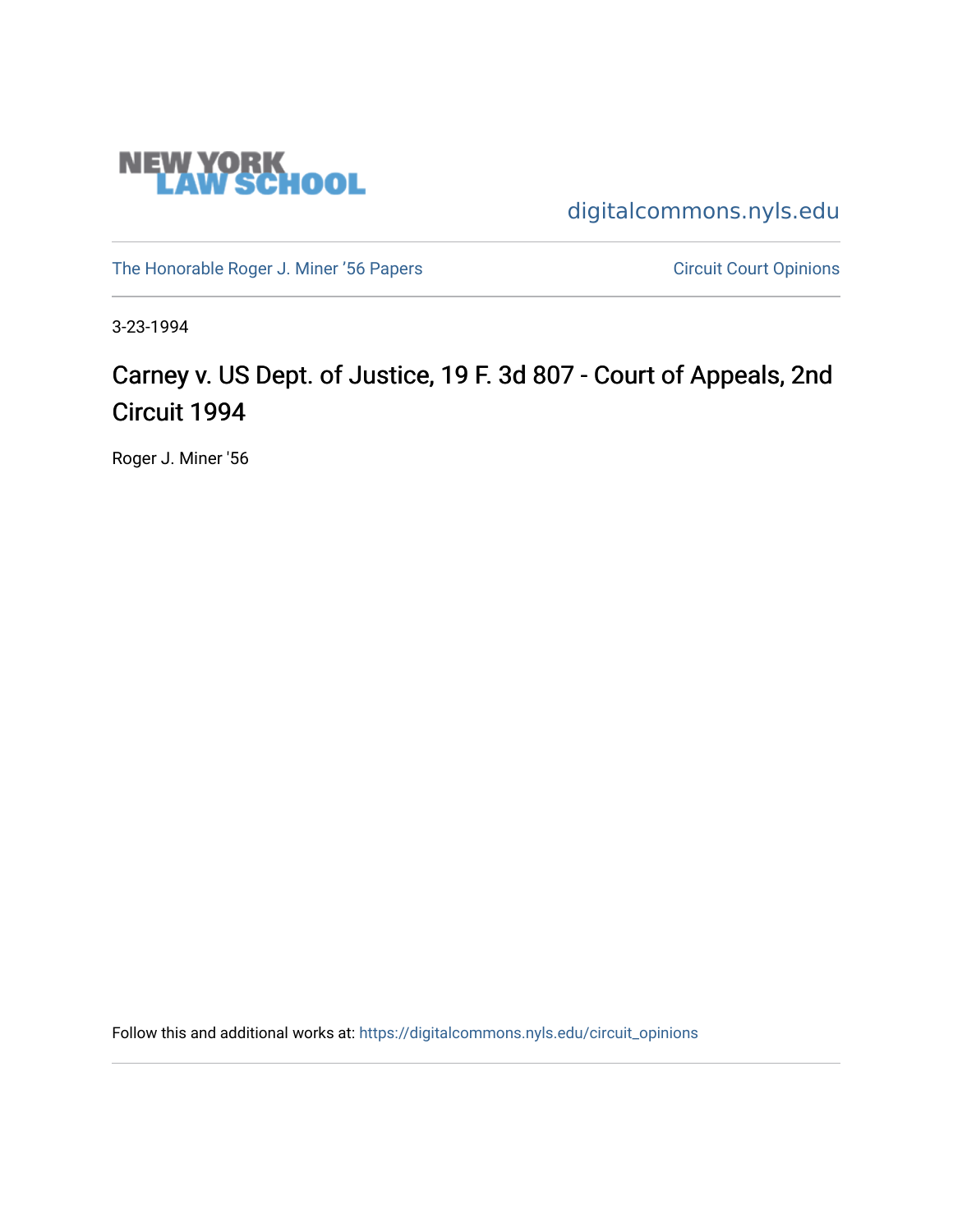#### **19 F.3d 807 (1994)**

### **David CARNEY, Plaintiff-Appellant,**

#### **v.**

### **UNITED STATES DEPARTMENT OF JUSTICE, Defendant-Appellee.**

No. 724, Docket 93-6133.

#### **United States Court of Appeals, Second Circuit.**

Argued November 17, 1993. Decided March 23, 1994.

809 [\\*808](#page-1-0) [\\*809](#page-1-1) David Carney, pro se.

<span id="page-1-1"></span><span id="page-1-0"></span>Robert S. Whitman, Civ. Div., U.S. Dept. of Justice, Washington, DC (Frank W. Hunger, Asst. Atty. Gen., Washington, DC, Patrick H. NeMoyer, U.S. Atty. W.D.N.Y., Leonard Schaitman, Civ. Div., U.S. Dept. of Justice, Washington, DC, of counsel), for defendant-appellee.

Before FEINBERG, TIMBERS and MINER, Circuit Judges.

MINER, Circuit Judge:

Plaintiff-appellant David Carney appeals from a judgment entered on April 27, 1993 in the United States District Court for the Western District of New York (Telesca, J.), granting summary judgment in favor of defendant-appellee the United States Department of Justice ("DOJ") and dismissing Carney's complaint in an action brought to compel disclosure of records under the Freedom of Information Act ("FOIA"), 5 U.S.C. § 552 (1988). The district court found that Carney was not entitled to discovery under Rule 56(f) of the Federal Rules of Civil Procedure; that there were no genuine issues of fact relating to the adequacy of the DOJ's disclosure of records; that declarations submitted by the DOJ were in the form required by Rule 56(e); and that the DOJ properly denied Carney's demand for the fee waiver available under the FOIA for persons who use disclosed information in the public interest and for the fee reduction available to representatives of the news media. *Id.* § 552(a)(4)(A). In accordance with the following, we reverse on the fee waiver issue and affirm in all other respects.

### <span id="page-1-2"></span>[810](#page-1-2) [\\*810](#page-1-2) **BACKGROUND**

Carney is a member of the Alaska Bar and a doctoral student in political science at the University of Rochester. He currently is working on a dissertation regarding the role of the DOJ in the federal judicial selection and confirmation process. Beginning in October of 1990, Carney submitted numerous, extensive requests to several subdivisions of the DOJ pursuant to the FOIA.

Carney sent five requests to the Office of Legal Counsel ("OLC"). Through these requests Carney sought, inter alia, personnel information about OLC staff members; records pertaining to numerous Supreme Court nominations and potential nominations; communications between DOJ staff members and the President; records pertaining to the impeachment of certain Supreme Court Justices; records pertaining to Anita Hill; policy statements and other records relating to the judicial selection process; and records relating to OLC practices in complying with FOIA requests, including his own.

The OLC's search produced 111 boxes of documents responsive to Carney's first request, with each box containing about 5000 pages. Twenty-five of these boxes, along with forty-seven individual documents, were made available to Carney. Some of the pages in these boxes and in the individual documents were excised pursuant to the deliberative process and attorney-client exemptions, 5 U.S.C. § 552(b)(5) ("Exemption 5"), and the privacy exemption, *id.* § 552(b)(6) ("Exemption 6"). The remaining eighty-six boxes were not made available to Carney. Nineteen of the eighty-six boxes contained documents originating in other agencies and DOJ subdivisions. The OLC offered to refer these documents to the originating agency or subdivision for processing, but Carney did not respond to the offer. The OLC withheld the remaining sixty-seven boxes pursuant to Exemptions 5 and 6. In response to Carney's other requests, the OLC made about twenty documents available to Carney, some with excisions pursuant to Exemption 6, and withheld about sixty responsive documents pursuant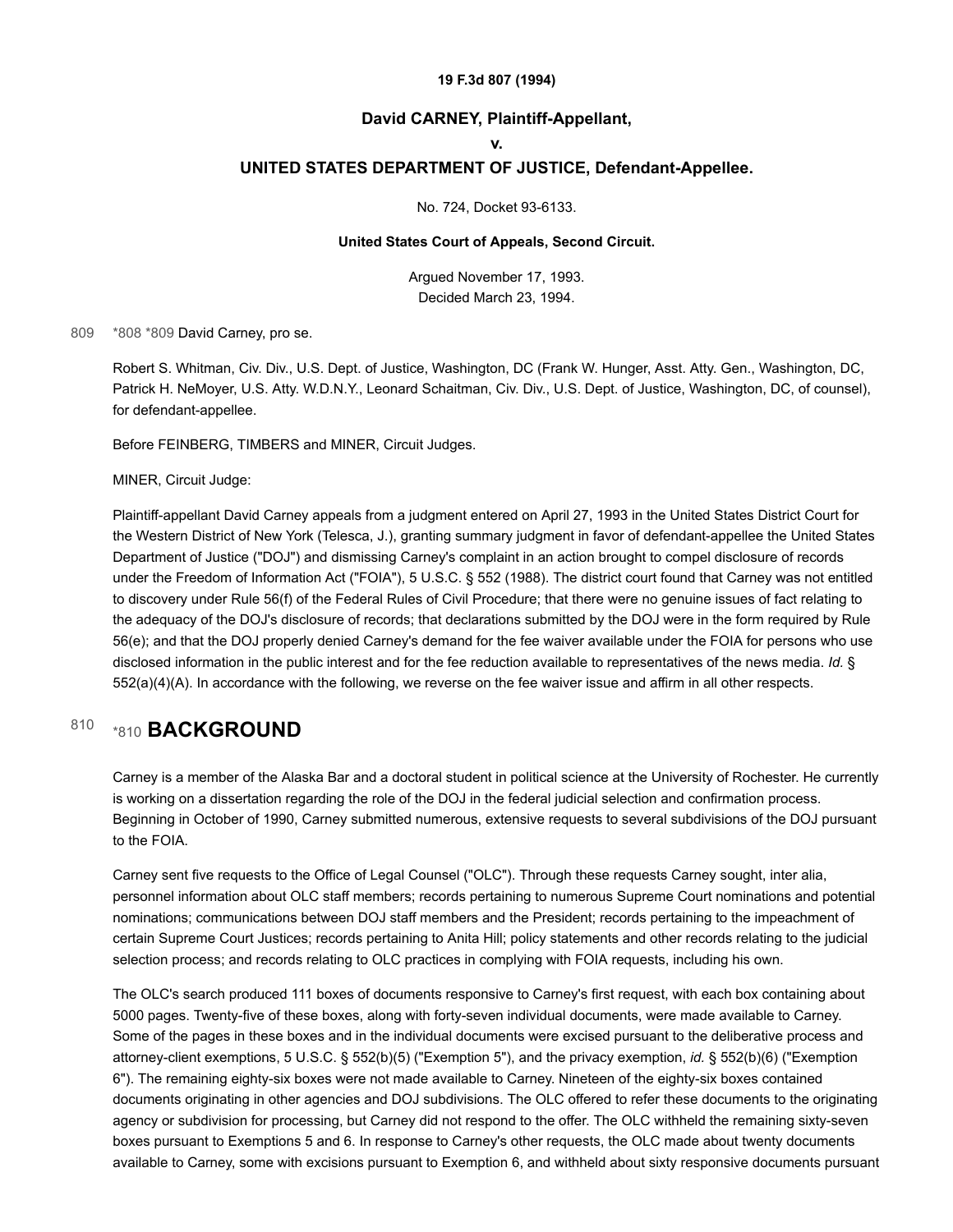to Exemption 5 and the Privacy Act exemption for information compiled in anticipation of civil litigation, 5 U.S.C. § 552a(d) (5).

The Office of Information and Privacy ("OIP") of the DOJ processed requests by Carney directed to the Office of the Attorney General, the Office of Public Affairs and the Office of Legislative Affairs. The requests to these offices sought information similar to that sought from the OLC. The OIP provided numerous items responsive to Carney's requests, including records pertaining to third parties, such as previous FOIA and Privacy Act requesters, as well as DOJ employees. Pursuant to Exemption 6, the OIP excised portions of the documents it provided. The Civil Rights Division responded to Carney's demands with over 450 pages of documents. In twenty-one of these documents personal information was excised pursuant to Exemption 6.

Along with his voluminous FOIA requests, Carney asked each of the DOJ subdivisions to which he had addressed his demands to exempt him from payment of the standard FOIA search fees. Carney contended that he was entitled to the exemptions under the FOIA provision allowing fee waivers or fee reductions "if disclosure of information is in the public interest because it is likely to contribute significantly to public understanding of the operations or activities of the government and is not primarily in the commercial interest of the requester."  $5 \text{ U.S.C.}$  §  $552(a)(4)(A)(iii)$ . He also contended, as to some of his requests, that he was entitled to the fee reduction available to members of the news media. *See id.* § 552(a)(4)(A)(ii) (II). Carney argued that he was entitled to the fee waivers because he was writing a dissertation and a book on the subject of the DOJ's role in the judicial selection process and that he intended to write scholarly articles for academic journals and already had written two newspaper articles dealing with the same subject. According to Carney, very little has been written on the role of the DOJ in the selection and confirmation process. In later communications with the DOJ, Carney indicated that he planned to use the disclosed material in college classes that he teaches and that he would make presentations and present papers based on the information.

<span id="page-2-0"></span>[\\*811](#page-2-0) Carney's requests for fee waivers were denied by each of the DOJ subdivisions. The OLC gave two reasons for denying Carney's request: (1) that Carney had not supplied sufficient evidence that dissemination of any dissertation, book, or article he wrote would be broad enough to justify a waiver; and (2) that, because most of the records produced by the OLC were subject to the attorney-client and deliberative process privileges encompassed in Exemption 5, release of any non-exempt documents would not "contribute significantly" to the public understanding of governmental operations and activities. The OLC estimated that the search costs associated with Carney's request would be about \$500 and demanded a \$250 advance payment before it would undertake the search. Carney made the required advance payment. The OLC later revised its estimate to \$750, and Carney committed himself to pay that amount as well. [811](#page-2-0)

The OIP denied Carney's request for a fee waiver, stating that the information sought by Carney already had been released to other requesters and "disclosure of the same material to [Carney] [was] not likely to contribute significantly to an understanding of government operations or activities in the area of federal judicial nominations." The OIP estimated its search fee to be \$720, which Carney committed himself to pay. Finally, the Civil Rights Division denied Carney's request for a fee waiver, stating that Carney had failed to demonstrate that disclosure of the records he requested would contribute significantly to the public understanding of governmental operations. The Civil Rights Division assessed \$34.80 to Carney in duplication fees, which Carney paid. Carney timely filed administrative appeals challenging the assessment of fees by the various DOJ subdivisions.

Carney filed a complaint in the district court on May 15, 1992, commencing an action to compel compliance with the FOIA demands to which the DOJ subdivisions had not yet responded. The complaint includes allegations that the DOJ improperly withheld records notwithstanding Carney's valid requests under the FOIA; improperly denied his request to be furnished documents without a fee, or at a reduced fee, pursuant to 5 U.S.C. § 552(a)(4)(A)(iii); and wrongfully collected fees from him. Along with his complaint, Carney served interrogatories, document requests and a demand for inspection. He also sent a letter to the DOJ stating his intention to conduct numerous depositions.

In June of 1992, the DOJ moved to stay discovery to allow it to finish processing Carney's FOIA requests. Magistrate Judge Fisher, to whom all non-dispositive motions had been assigned, stayed discovery and set a deadline of December 15, 1992 for the DOJ to process the outstanding FOIA requests. The DOJ subdivisions responded in the manner previously described.

On January 20, 1993, the DOJ moved for summary judgment as to the withheld documents. In support of the motion, it submitted three declarations describing the searches undertaken by the DOJ subdivisions in response to Carney's requests,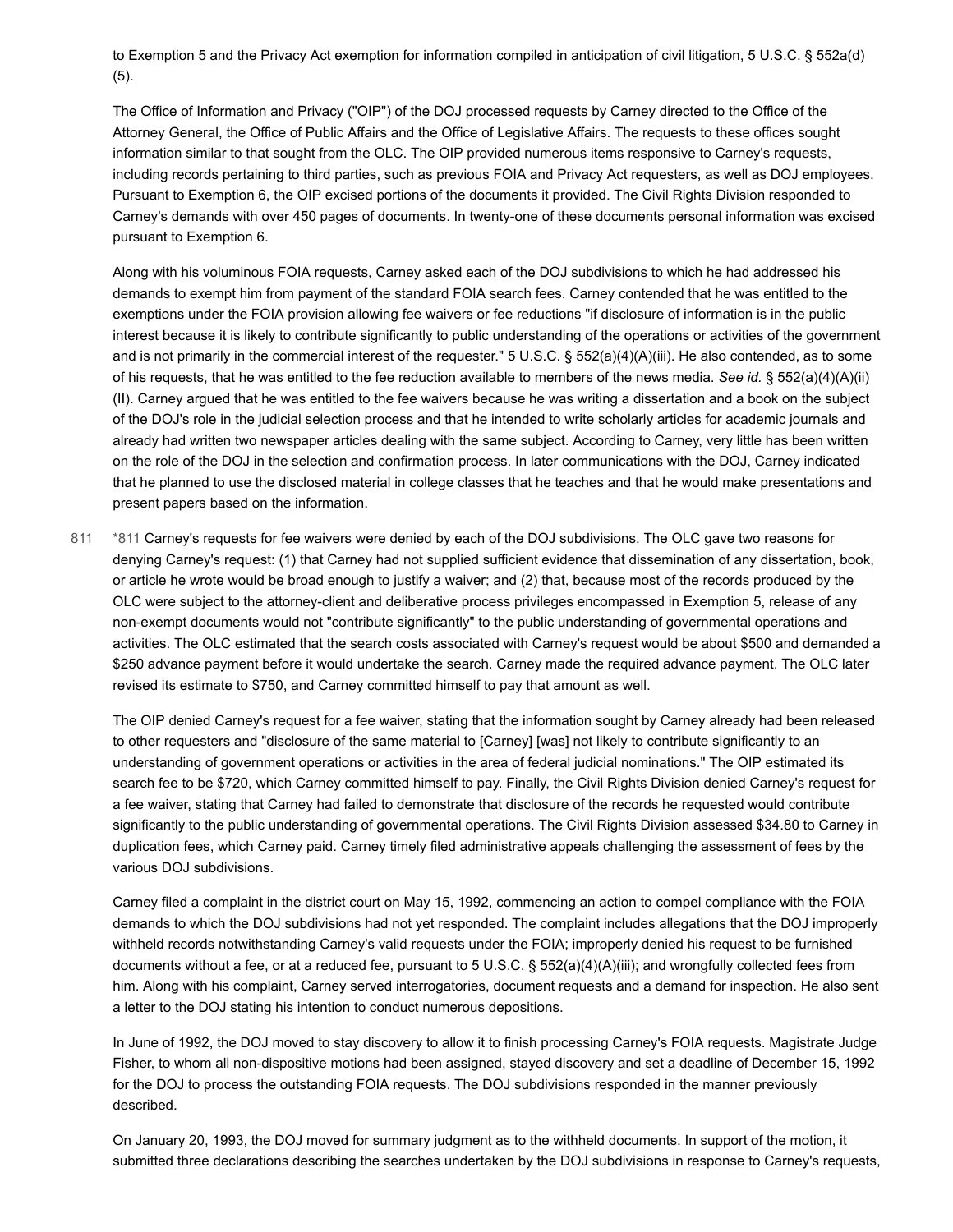identifying the responsive documents made available to Carney and explaining how the withheld documents fell within the applicable FOIA exemptions.

Carney did not challenge the DOJ's motion for summary judgment. Instead, he responded with several motions of his own: a motion to compel responses to his previous discovery requests; a motion pursuant to Rule 56(f) of the Federal Rules of Civil Procedure for leave to conduct discovery; and a motion to strike the declarations submitted by the DOJ in support of its summary judgment motion. In support of his Rule 56(f) motion, Carney submitted an affidavit explaining that, based upon over one hundred interviews he conducted with numerous individuals, including current and former DOJ officials, White House personnel, Senators and their staffs, and others, along with other research he had performed, he believed that the DOJ improperly had classified numerous documents as exempt and had failed to disclose the existence of many other documents which should have been provided to him. The latter documents purportedly relate to the role of the DOJ, particularly the OLC, in garnering support for judicial nominees. According to Carney's "information," the OLC is involved in, among other things, writing [\\*812](#page-3-0) speeches for Senators, ghostwriting newspaper articles and leaking information to the press in connection with judicial nominations and confirmations.

[812](#page-3-0)

<span id="page-3-0"></span>Carney argued that discovery was necessary because he was unable to support his argument with admissible proof, such as affidavits and corroborating letters, because his sources spoke to him in confidence. Through discovery, Carney sought to identify the missing documents and to ascertain the role of the DOJ in the nomination and confirmation process with the goal of raising a factual issue as to whether the FOIA exemptions applied to the documents withheld by the DOJ. Carney's motion to strike the DOJ declarations was based on his contention that the declarants did not have personal knowledge as required by Rule 56(e) of the Federal Rules of Civil Procedure. Carney also filed a motion for partial summary judgment on his fee waiver claims, in response to which the DOJ later filed a cross-motion for summary judgment.

The district court denied Carney's motion to strike the DOJ declarations, finding that they were sufficient under Rule 56(e); it denied Carney's Rule 56(f) motion, finding that his affidavit in support of that motion was pure speculation and was insufficient to justify discovery; and it held that Carney was not entitled to a fee waiver because his dissertation, future teaching, scholarly publishing and tentative book were insufficient to establish that release of information to him would be likely to contribute significantly to public understanding of the operations and activities of the government and that his occasional newspaper piece did not merit him status as a representative of the news media. Accordingly, the district court denied Carney's motion for partial summary judgment, granted the DOJ's motion and cross-motion for summary judgment and dismissed the complaint. This appeal followed.

### **DISCUSSION**

### **1.** *Rule 56(f) Motion*

<span id="page-3-1"></span>In order to prevail on a motion for summary judgment in a FOIA case, the defending agency has the burden of showing that its search was adequate and that any withheld documents fall within an exemption to the FOIA. *See* 5 U.S.C. § 552(a)(4) (B); *EPA v. Mink,* [410 U.S. 73, 79, 93 S.Ct. 827, 832, 35 L.Ed.2d 119 \(1973\).](https://scholar.google.com/scholar_case?case=16732009066494791886&q=93-6133&hl=en&as_sdt=6,31) Affidavits or declarations[\[1\]](#page-6-0) supplying facts indicating that the agency has conducted a thorough search and giving reasonably detailed explanations why any withheld [documents fall within an exemption are sufficient to sustain the agency's burden.](https://scholar.google.com/scholar_case?case=7268892584906549248&q=93-6133&hl=en&as_sdt=6,31) *See Maynard v. CIA,* 986 F.2d 547, 560 (1st Cir.1993); *Perry v. Block,* [684 F.2d 121, 127 \(D.C.Cir.1982\) \(per curiam\);](https://scholar.google.com/scholar_case?case=10953993419370382808&q=93-6133&hl=en&as_sdt=6,31) *Malizia v. United States Dep't of Justice,* 519 [F.Supp. 338, 342 \(S.D.N.Y.1981\). Affidavits submitted by an agency are "accorded a presumption of good faith,"](https://scholar.google.com/scholar_case?case=369900366532516611&q=93-6133&hl=en&as_sdt=6,31) *Safecard Servs., Inc. v. SEC,* 926 F.2d 1197, 1200 (D.C.Cir.1991); accordingly, discovery relating to the agency's search and the exemptions it claims for withholding records generally is unnecessary if the agency's submissions are adequate on their face. When this is the case, the district court may "forgo discovery and award summary judgment on the basis of affidavits." *Goland v. CIA,* [607 F.2d 339, 352 \(D.C.Cir. 1978\),](https://scholar.google.com/scholar_case?case=10738308555029904086&q=93-6133&hl=en&as_sdt=6,31) *cert. denied,* [445 U.S. 927, 100 S.Ct. 1312, 63 L.Ed.2d 759 \(1980\);](https://scholar.google.com/scholar_case?about=13958928882308526648&q=93-6133&hl=en&as_sdt=6,31) *accord Maynard,* [986 F.2d at 556 n. 8;](https://scholar.google.com/scholar_case?case=7268892584906549248&q=93-6133&hl=en&as_sdt=6,31) *[Simmons v. United States Dep't of Justice,](https://scholar.google.com/scholar_case?case=922062373165387533&q=93-6133&hl=en&as_sdt=6,31)* 796 F.2d 709, 711-12 (4th Cir.1986).

In order to justify discovery once the agency has satisfied its burden, the plaintiff must make a showing of bad faith on the part of the agency sufficient to impugn the agency's affidavits or declarations, *Goland,* [607 F.2d at 355,](https://scholar.google.com/scholar_case?case=10738308555029904086&q=93-6133&hl=en&as_sdt=6,31) or provide some tangible evidence that an exemption claimed by the agency should not apply or summary judgment is otherwise inappropriate, *see, e.g., [Washington Post Co. v. United States Dep't of State,](https://scholar.google.com/scholar_case?case=6155490959814751299&q=93-6133&hl=en&as_sdt=6,31)* 840 F.2d 26, 28 (D.C.Cir.1988) (nonmoving party produced hard evidence in the form of books and press accounts suggesting privacy exemption did not apply),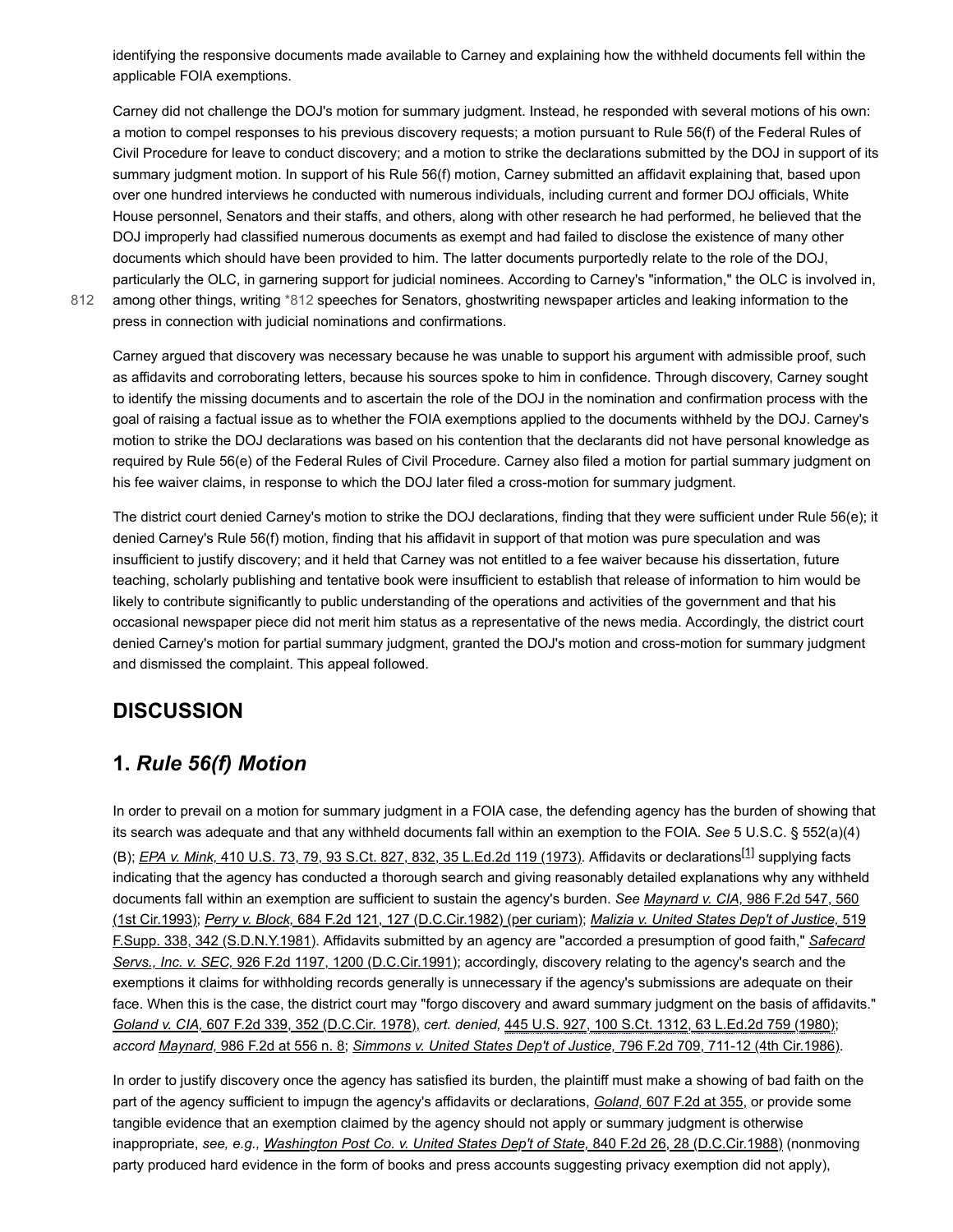*vacated on other grounds,* [898 F.2d 793 \(1990\)](https://scholar.google.com/scholar_case?case=17872790105246005535&q=93-6133&hl=en&as_sdt=6,31); *[Porter v. United States Dep't of Justice,](https://scholar.google.com/scholar_case?case=673291493215560673&q=93-6133&hl=en&as_sdt=6,31)* 717 F.2d 787, 791-93 (3d Cir.1983) (agency's affidavits included [\\*813](#page-4-0) conflicting information); *Schaffer v. Kissinger,* 505 F.2d 389, 390-91 (D.C.Cir. 1974) (per [curiam\) \(inadequate reasons stated for application of national security exemption\).](https://scholar.google.com/scholar_case?case=4632359174928750119&q=93-6133&hl=en&as_sdt=6,31) [813](#page-4-0)

<span id="page-4-0"></span>Here, the district court found that the declarations submitted by the DOJ were sufficient to meet the agency's burden of proof, and Carney does not challenge this finding. Suffice it to say, the declarations are reasonably detailed and reveal that each of the DOJ subdivisions undertook a diligent search for documents responsive to Carney's requests. With respect to the withheld documents, the declarants describe the documents or classes of documents withheld and explain why they fall within an applicable exemption.

Carney first argues that the affidavit he submitted pursuant to Rule 56(f) provides sufficient grounds to justify discovery and that the district court abused its discretion in denying him discovery. We disagree. The thrust of the allegations in Carney's Rule 56(f) affidavit and indeed his arguments on appeal is (1) that he is in possession of information suggesting that the DOJ has failed to acknowledge the existence of "huge classes" of records responsive to his FOIA requests and (2) that many of the records the DOJ withheld pursuant to the deliberative process and attorney-client privileges actually have been disseminated to the public as part of a propaganda campaign waged by the DOJ in its efforts to garner support for judicial nominees and accordingly were not exempt from disclosure. Essentially, Carney contends that the DOJ has concealed the existence of records and mischaracterized other records in order to avoid disclosing them to him.

Although his information allegedly was gained through over one hundred interviews and significant academic research, Carney does not identify, by name, title or otherwise, any of the individuals he interviewed, nor does he point to any of the published sources on which he supposedly relies. Carney argues that his sources spoke to him in confidence. While we sympathize with Carney's dilemma in this regard, we are nevertheless faced with a complete lack of tangible proof of his allegations. We agree with Carney that, in support of his Rule 56(f) affidavit, he was not required to present evidence that would be admissible at a trial, *see* 10A Charles A. Wright, et al., *Federal Practice and Procedure* § 2740, at 530 (2d ed. 1983), but something more than his bare allegations is needed. Without factual support, Carney's allegations are grounded in mere speculation, and the district court therefore did not abuse its discretion in denying him discovery. *See, e.g., Safecard,* [926 F.2d at 1200](https://scholar.google.com/scholar_case?case=3118717364730240055&q=93-6133&hl=en&as_sdt=6,31) ("Agency affidavits ... cannot be rebutted by `purely speculative claims about the existence and discoverability of other documents.'" (quoting *[Ground Saucer Watch, Inc. v. CIA,](https://scholar.google.com/scholar_case?case=13317712620106026521&q=93-6133&hl=en&as_sdt=6,31)* 692 F.2d 770, 771 (D.C.Cir.1981)); *cf. [Eastway Constr. Corp. v. City of New York,](https://scholar.google.com/scholar_case?case=2986102609398934579&q=93-6133&hl=en&as_sdt=6,31)* 762 F.2d 243, 251 (2d Cir.1985) (speculative allegations of conspiracy insufficient to justify discovery).

# **2.** *Motion To Strike DOJ Declarations*

Carney next contends that the declarations submitted by the DOJ in support of summary judgment were improper under Rule 56(e) because the declarants did not have personal knowledge of the facts relating to the searches undertaken by their respective subdivisions. Each of the declarations was prepared by the individual who had supervised the processing of Carney's FOIA requests. The declaration prepared by Paul Colborn indicates that Colborn was in charge of processing FOIA requests for the OLC and personally supervised Carney's requests and reviewed the withheld documents. The declaration of Miriam Nisbet indicates that she is the Deputy Director of the OIP's Office of Policy and Communication. It is apparent from the record that she was personally involved in processing Carney's requests. In her declaration, Nisbet describes in detail OIP's processing of Carney's requests to the Office of the Attorney General, the Office of Public Affairs and the Office of Legislative Affairs. Finally, the declaration of Nelson Hermilla indicates that he is the Chief of the FOIA/Privacy Act Branch of the Civil Rights Division and that he supervised the processing of Carney's requests to the Division.

<span id="page-4-1"></span>[\\*814](#page-4-1) An affidavit from an agency employee responsible for supervising a FOIA search is all that is needed to satisfy Rule 56(e); there is no need for the agency to supply affidavits from each individual who participated in the actual search. *See Maynard,* [986 F.2d at 560](https://scholar.google.com/scholar_case?case=7268892584906549248&q=93-6133&hl=en&as_sdt=6,31); *Safecard,* [926 F.2d at 1201.](https://scholar.google.com/scholar_case?case=3118717364730240055&q=93-6133&hl=en&as_sdt=6,31) The DOJ's submissions thus were proper. [814](#page-4-1)

# **3.** *Fee Waivers*

<span id="page-4-2"></span>The FOIA permits agencies to charge search and duplication fees to requesters.<sup>[\[2\]](#page-6-1)</sup> 5 U.S.C. § 552(a)(4)(A). Section 552(a) (4)(A)(iii) provides that the fees shall be waived or reduced "if disclosure of the information is in the public interest because it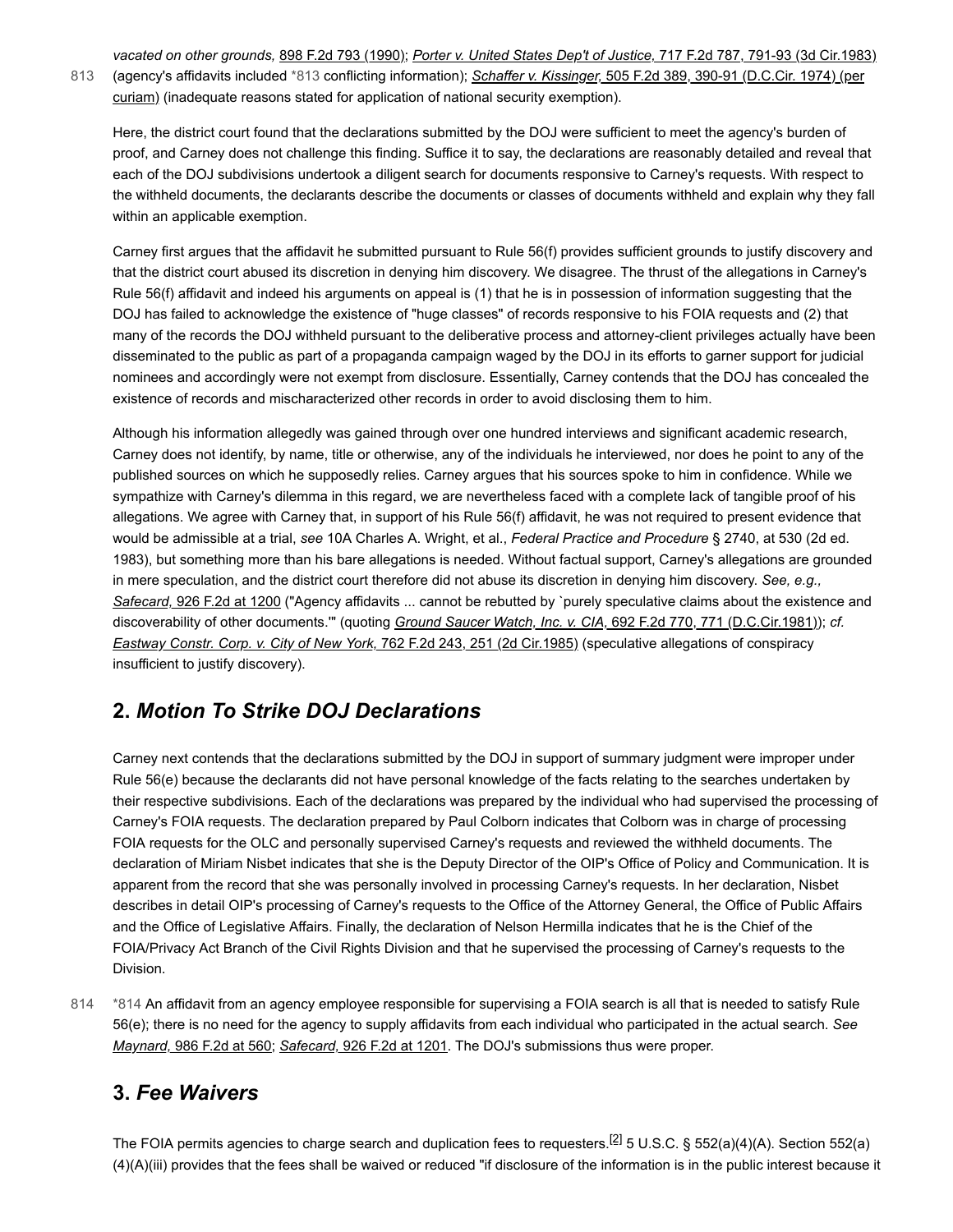<span id="page-5-1"></span>is likely to contribute significantly to public understanding of the operations or activities of the government and is not primarily in the commercial interest of the requester." Carney contends that he is entitled to this fee waiver.<sup>[\[3\]](#page-6-2)</sup> The district court, and hence this Court, must review an agency's determination on a fee waiver issue de novo, but only with reference to the record before the agency. 5 U.S.C. § 552(a)(4)(A)(vii). Because we find that the DOJ and the district court applied an unduly restrictive construction to the public interest fee waiver provision, we remand to the district court for further consideration of this matter.

To establish his right to a fee waiver under the public interest provision, the burden was on Carney to establish that the [disclosure of information was in the public interest and was not primarily in his commercial interest.](https://scholar.google.com/scholar_case?case=14362586627177878620&q=93-6133&hl=en&as_sdt=6,31) *See National Treasury Employees Union v. Griffin,* 811 F.2d 644, 648 (D.C.Cir.1987). The DOJ does not dispute that disclosure to Carney was not primarily in his commercial interest. In determining whether disclosure of records will contribute significantly to the public's understanding of the operation or activities of the government, it is relevant to consider the subject matter of the requests [and the ability of the requester to disseminate the information.](https://scholar.google.com/scholar_case?case=12624011747209219060&q=93-6133&hl=en&as_sdt=6,31) *See Larson v. CIA,* 843 F.2d 1481, 1483 (D.C.Cir.1988) (per curiam).

Here, we have little trouble concluding that the subject matter of Carney's requests— the role of the DOJ in the judicial selection process—is relevant to the public's understanding of government. In support of its position that disclosure to Carney would not be in the public interest, the DOJ first reasons that Carney's use of any disclosed records in his dissertation, scholarly articles, college classes, panels and conventions and in his tentative book simply would not reach a large enough audience to contribute "significantly" to the public's understanding in this area. In this regard, the DOJ relies on its regulation interpreting the public interest fee waiver provision, which requires that disclosure improve the understanding of "the public at large" and not just "the individual understanding of the requester or a narrow segment of interested persons." 28 C.F.R. § 16.10(d)(2)(iii) (1993).

<span id="page-5-2"></span><span id="page-5-0"></span>As applied in this case, we believe the DOJ's interpretation of the fee waiver provision is unreasonable. As we understand the DOJ's position, no fee waiver would be granted to one unable to shoulder the formidable burden of demonstrating that any records released actually will be disseminated to a large cross-section of the public. This position is not realistic.

Information need not actually reach a broad cross-section of the public in order to benefit the public at large.<sup>[\[4\]](#page-6-3)</sup> [\\*815](#page-5-0) For instance, the DOJ suggests that, because Carney's dissertation and proposed articles and book on the role of the DOJ in the judicial selection process are scholarly in nature, they will not reach a general audience and hence will not benefit the public at large. Such work by its nature usually will not reach a general audience, but, by enlightening interested scholars, it often is of great benefit to the public at large. To suggest otherwise is to ignore the important role of academe in our democracy. The relevant inquiry, as we see it, is whether the requester will disseminate the disclosed records to a reasonably broad audience of persons interested in the subject. [815](#page-5-0)

From the information he submitted to the DOJ, we are satisfied that Carney will disseminate the disclosed records to a sufficiently broad audience of students and academics interested in his work. There is evidence in the administrative record that very little has been written regarding the role of the DOJ in the selection process, and the DOJ does not dispute this. Moreover, Carney submitted evidence that he is a serious scholar, qualified to perform research on this subject. Thus, we are satisfied that Carney's work is likely to be considered by other scholars. While it is true that Carney's book is only tentative, the fact that he is working on a related dissertation is sufficient evidence, for purposes of the public interest fee waiver, to conclude that his book will be completed. Thus, we reject the DOJ's contention that Carney was required to prove that his articles and book would be published.

As alternative reasons for denying Carney's requests for fee waivers, the DOJ asserts that most of the records Carney requested were exempt from mandatory disclosure and that the non-exempt records either already were in the public domain or were not of interest to the public. We consider these assertions in turn. First, under the circumstances of this case, we do not believe that it was proper to deny the fee waivers simply because the records may have been exempt from disclosure. A fee waiver request should be evaluated based on the face of the request and the reasons given by the requester in support of the waiver. *Cf. Project on Military Procurement v. Department of the Navy,* 710 F.Supp. 362, 367 [\(D.D.C.1989\) \(rejecting argument that fee waiver should be denied because documents may be exempt\). Thus, it would](https://scholar.google.com/scholar_case?case=515158617005864931&q=93-6133&hl=en&as_sdt=6,31) be proper to deny a fee waiver on this basis only if the request was for patently exempt documents. If the rule were otherwise, requesters might be deterred from testing the bounds of the FOIA exemptions. An agency could require a requester who is otherwise entitled to a fee waiver to make payment even before the agency's claimed exemption has been tested in court.